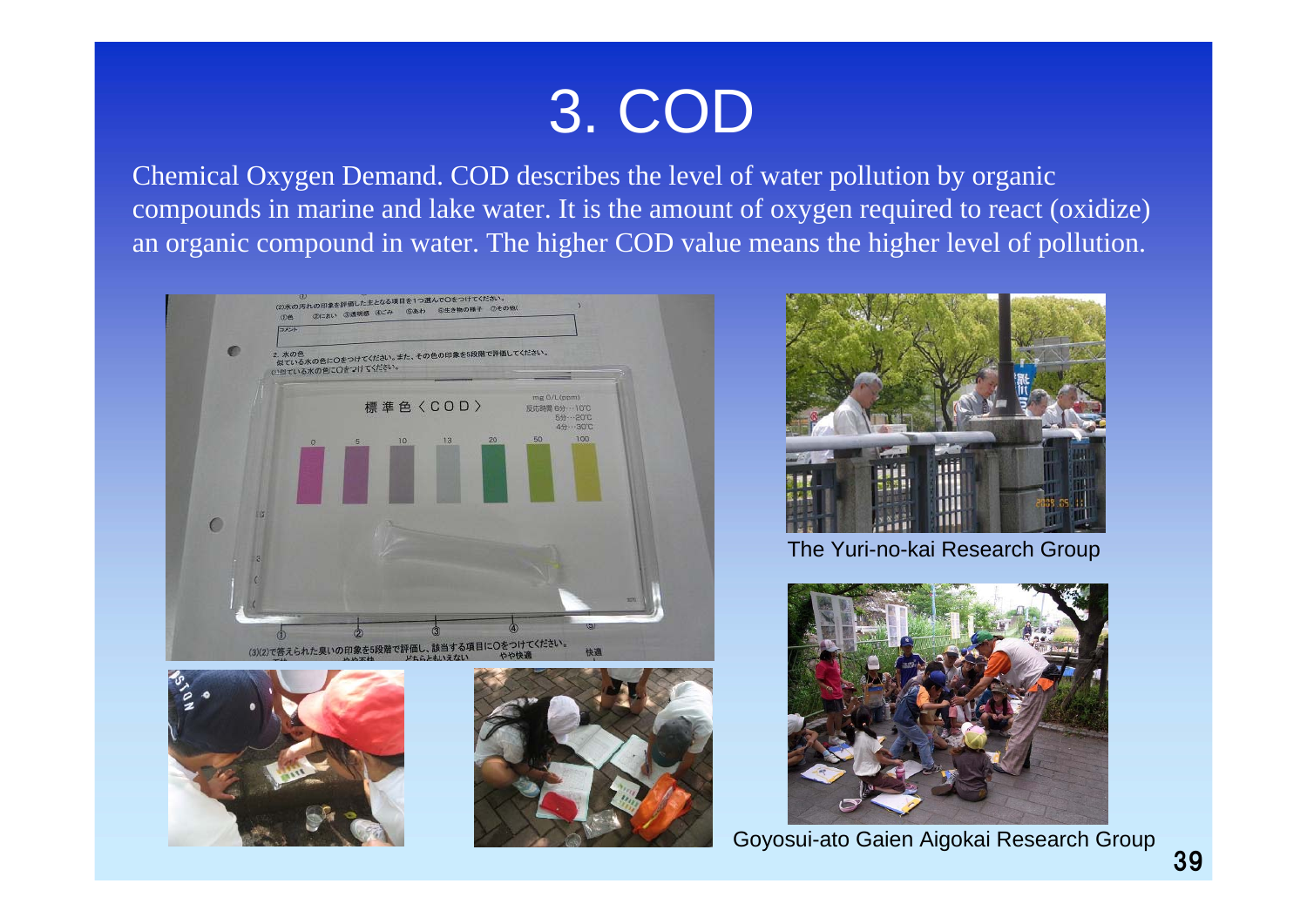## 3.1. Longitudinal change of COD

#### (Span average: with TRWKR, no rain)

40



#### ■How has longitudinal COD changed?

- COD between Sanage bridge and Oseko bridge in  $5<sup>th</sup>$  stage has got lower (=improved) than that of 1<sup>st</sup> stage (right after TRWKR).
- ・COD between the Sanage Bridge and the Johoku Bridge was 10mg/L. It got higher as down the stream
- COD in 1<sup>st</sup>, 3<sup>rd</sup> and 5<sup>th</sup> stage (from spring to early summer) was  $8mg/L 15mg/L$ . That in 2<sup>nd</sup> and 4<sup>th</sup> stage (from fall to winter) was 7mg/L - 13mg/L.
- $\rightarrow$  COD at downstream of Sanage bridge from spring to early summer has been higher than that from fall to winter (except the result between Oseko bridge and Minato-shin bridge which has scarce data).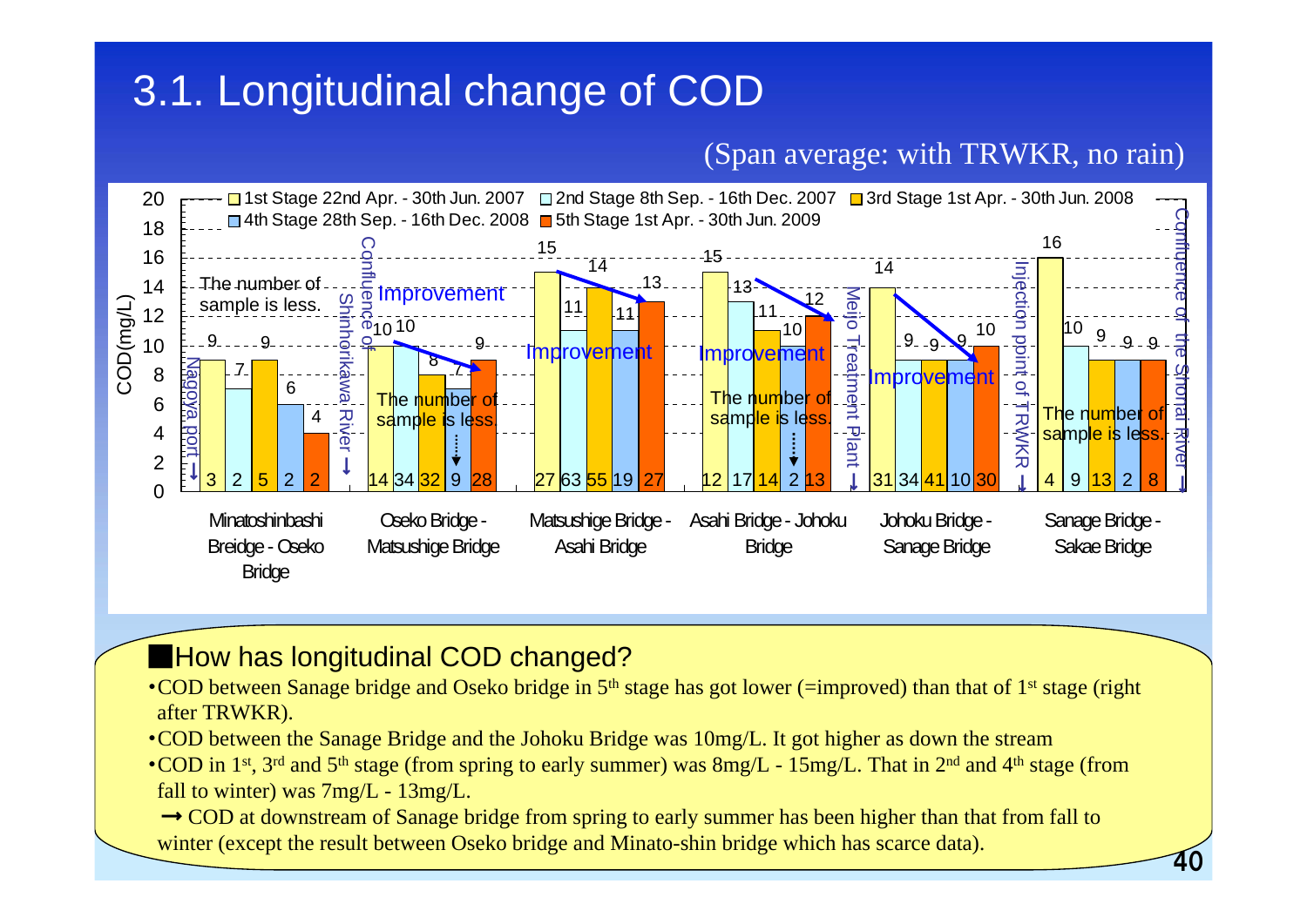## 3.2. Effect of TRWKR



■Comparing COD values "with TRWKR" to "without TRWKR", is there any difference?

 $\rightarrow$  COD value has been improved between Sanage bridge and Asahi bridge by TRWKR.

horigon